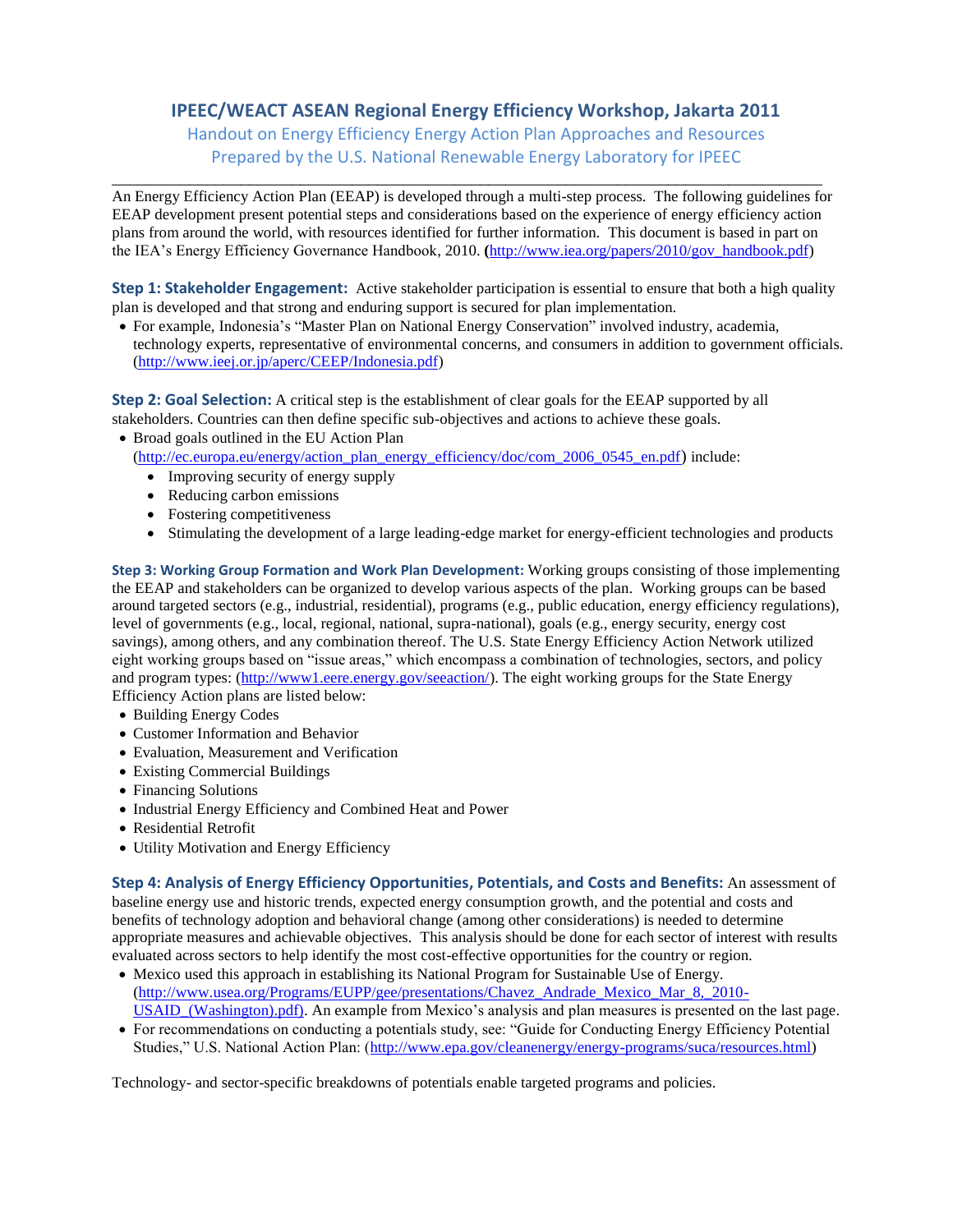For example, the EU "Action Plan for Energy Efficiency" determined: "In residential buildings, retrofitted wall and roof insulation offer the greatest opportunities, while in commercial buildings, improved energy management systems are very important." [\(http://ec.europa.eu/energy/action\\_plan\\_energy\\_efficiency/doc/com\\_2006\\_0545\\_en.pdf\)](http://ec.europa.eu/energy/action_plan_energy_efficiency/doc/com_2006_0545_en.pdf)

An analysis of previous energy efficiency policies and programs can inform realistic potentials, as well help identify barriers that could be addressed within the EEAP or otherwise considered.

- The IEA "Energy Efficiency Governance Handbook" describes typical barriers to energy efficiency adoption and ameliorating policies. **(**[http://www.iea.org/papers/2010/gov\\_handbook.pdf\)](http://www.iea.org/papers/2010/gov_handbook.pdf). This IEA report identifies several types of barriers:
	- market barriers e.g., price distortions, split incentives, transaction costs
	- financial barriers e.g., up-front costs, perception of risky investments
	- $\bullet$  information and awareness barriers e.g., lack of information and understanding
	- regulatory and institutional barriers e.g., energy subsidies that discourage EE investment, lack of rigorous standards
	- technical barriers e.g., lack of affordable energy efficiency technologies or limited technical skills

### **Step 5: Selection of a Portfolio of Specific, Measurable, and Achievable Short- and Long-Term**

**Objectives:** Based on the results of the analysis, countries can convene dialogues with key stakeholders to select the energy efficiency measures for each sector and across sector that will best meet the EEAP goals.

EEAPs often include a portfolio approach with a variety of policies, regulations, and programs targeting multiple end-use sectors, technologies, and behavioural changes. Strategies should reflect country and sectoral realities.

Indonesia: Within its "Master Plan on National Energy Conservation," Indonesia established multiple measures to address energy efficiency goals [\(http://www.ieej.or.jp/aperc/CEEP/Indonesia.pdf\)](http://www.ieej.or.jp/aperc/CEEP/Indonesia.pdf), including:

- mandatory energy conservation at government office buildings
- creation of a state-owned energy-service company
- energy labelling program
- auditing for industrial plants and commercial buildings
- energy conservation clearinghouse
- sectoral energy benchmarks and best practices guidelines
- energy efficiency standards
- residential lighting efficiency
- energy awards

Plans will often includes measures implemented at multiple levels of government and by various institutions.

 The EU Energy Action plan includes policies and measures at the supranational, national, regional, and local levels. [\(http://ec.europa.eu/energy/action\\_plan\\_energy\\_efficiency/doc/com\\_2006\\_0545\\_en.pdf\)](http://ec.europa.eu/energy/action_plan_energy_efficiency/doc/com_2006_0545_en.pdf)

Embedding regulations, policies, and programs within a legal and/or regulatory framework increases the likelihood of long-term support and of achieving goals, and thus, that goals are met).

- Korea: the Low Carbon Green Growth Basic Law (IEA 2010) underpins the Low Carbon Green Growth Strategy. [\(http://www.moleg.go.kr/english/korLawEng;jsessionid=2XVAoj0GR5al5jBzbf231tBLR5sfblXWqUKrdjsnkPD](http://www.moleg.go.kr/english/korLawEng;jsessionid=2XVAoj0GR5al5jBzbf231tBLR5sfblXWqUKrdjsnkPDpRoPPZWg4k7g10127dywk?pstSeq=52136) [pRoPPZWg4k7g10127dywk?pstSeq=52136\)](http://www.moleg.go.kr/english/korLawEng;jsessionid=2XVAoj0GR5al5jBzbf231tBLR5sfblXWqUKrdjsnkPDpRoPPZWg4k7g10127dywk?pstSeq=52136)
- Mexico addressed both technological and behavioural change within its portfolio of policies and programs. [\(http://www.usea.org/Programs/EUPP/gee/presentations/Chavez\\_Andrade\\_Mexico\\_Mar\\_8,\\_2010-](http://www.usea.org/Programs/EUPP/gee/presentations/Chavez_Andrade_Mexico_Mar_8,_2010-USAID_(Washington).pdf) USAID (Washington).pdf)

The EEAP development process can result in the identification of many possible action items; however, prioritization can ease implementation and maintain costs within funding limits.

 Mexico narrowed its EEAP to 7 cost-effective areas of opportunity specific to its market conditions. [\(http://www.usea.org/Programs/EUPP/gee/presentations/Chavez\\_Andrade\\_Mexico\\_Mar\\_8,\\_2010-](http://www.usea.org/Programs/EUPP/gee/presentations/Chavez_Andrade_Mexico_Mar_8,_2010-USAID_(Washington).pdf) USAID (Washington).pdf)